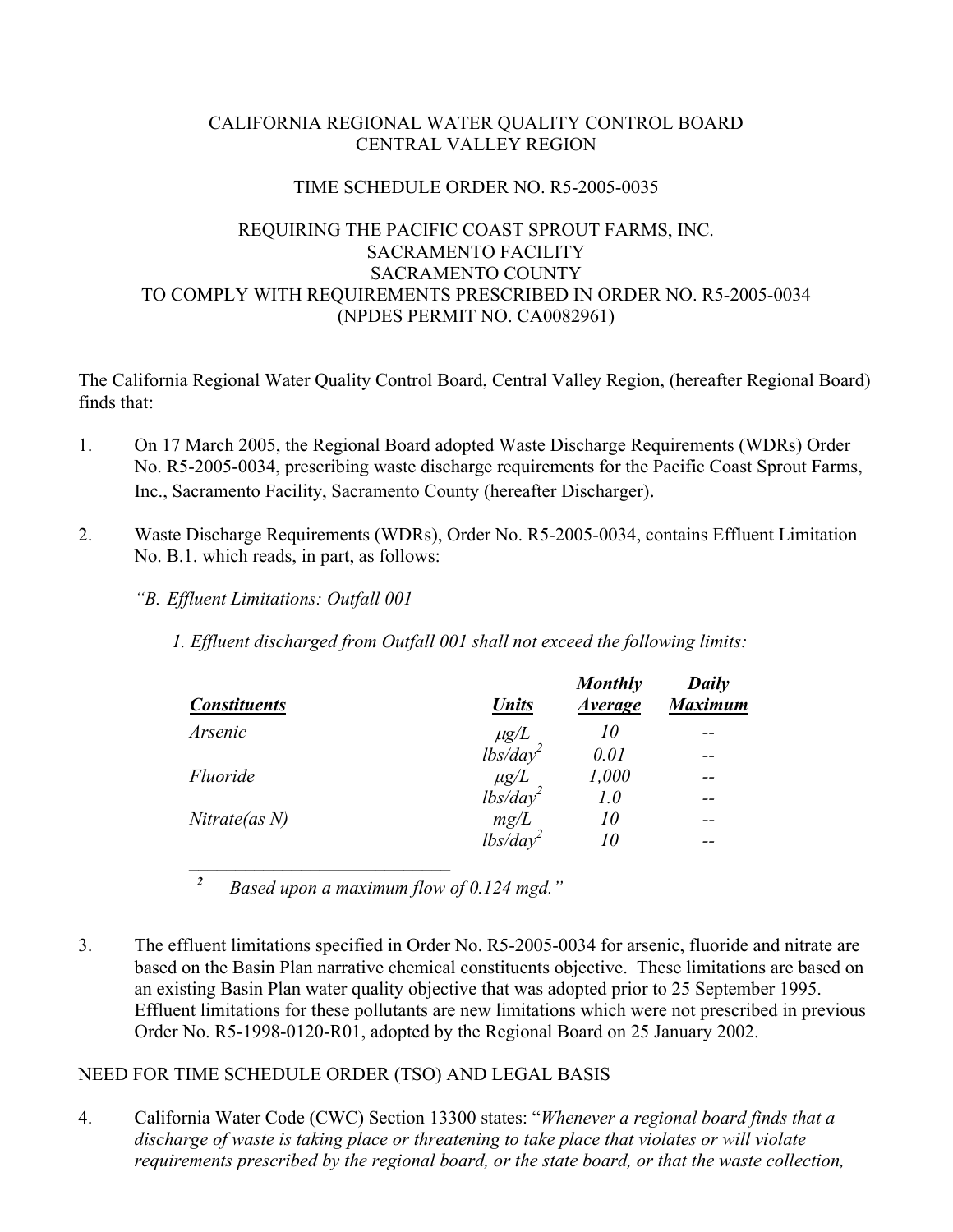#### TIME SCHEDULE ORDER NO. R5-2005-0035 2 PACIFIC COAST SPROUT FARMS, INC. SACRAMENTO FACILITY SACRAMENTO COUNTY

*treatment, or disposal facilities of a discharger are approaching capacity, the board may require the discharger to submit for approval of the board, with such modifications as it may deem necessary, a detailed time schedule of specific actions the discharger shall take in order to correct or prevent a violation of requirements*."

- 5. Federal regulations, 40 CFR Part 122.44 (d)(1)(i), require that NPDES permit effluent limitations must control all pollutants which are or may be discharged at a level which will cause or have the reasonable potential to cause or contribute to an in-stream excursion above any State water quality standard, including any narrative criteria for water quality. Beneficial uses, together with their corresponding water quality objectives or promulgated water quality criteria, can be defined per federal regulations as water quality standards.
- 6. In accordance with CWC Section 13385(j)(3), the Regional Board finds that, based upon results of limited effluent monitoring and statistically projected effluent concentrations, the Discharger is not able to consistently comply with the new effluent limitations for arsenic, fluoride, and nitrate (as N). These limitations are new requirements that become applicable to the Order after the effective date of adoption of the waste discharge requirements, and after July 1, 2000, for which new or modified control measures are necessary in order to comply with the limitation, and the new or modified control measures cannot be designed, installed, and put into operation within 30 calendar days.
- 7. The determination of reasonable potential for arsenic, fluoride and nitrate was made utilizing the statistical analysis methodologies recommended in the *Technical Support Document for Water Quality Based Toxics Control* ((EPA/505/2-90-001), TSD), and was made by the Regional Board utilizing all available data for the discharge. The data available was a very limited data set provided by the Discharger. The maximum observed effluent concentrations (MEC) in the effluent taken from analytical laboratory reports submitted by the Discharger and the projected MEC using the TSD methodologies are summarized below:

|             |           |     | No. of  | <b>TSD</b> | Projected |
|-------------|-----------|-----|---------|------------|-----------|
| Constituent | Units     | MEC | Samples | Multiplier | MEC       |
| Arsenic     | $\mu$ g/L | 37  |         | 74         | 27.38     |
| Fluoride    | $\mu$ g/L | 190 |         | 13 2       | 2,508     |
| Nitrate     | $\mu$ g/L | L6  |         | 13.2       | 21 12     |

Due to the limited data set, a high TSD multiplier was used in the reasonable potential analysis resulting in the Regional Board finding reasonable potential for arsenic, fluoride and nitrate. Order R5-2005-0034 requires the discharger to conduct a special monitoring program to provide more data for these and other constituents to the Regional Board. As more data is collected and reported the TSD multiplier will reduce and it is anticipated that the results of the data analysis utilized by the Regional Board may find the discharge in compliance with applicable water quality standards for arsenic, fluoride and nitrate.

8. Immediate compliance with these new effluent limitations for arsenic, fluoride, and nitrate is not possible or practicable. The Clean Water Act and the California Water Code authorize time schedules for achieving compliance as soon as possible, up to a maximum duration of 5 years,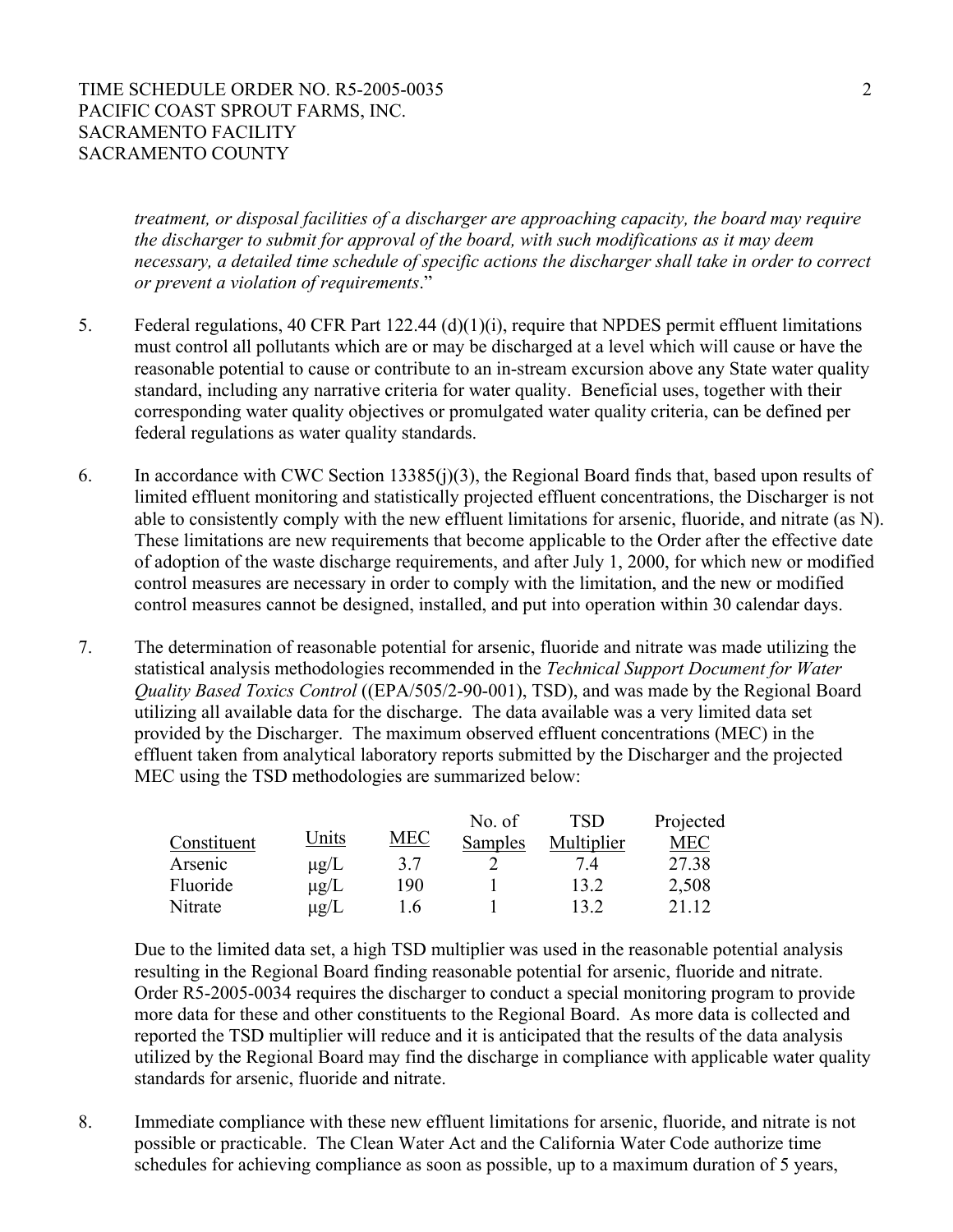TIME SCHEDULE ORDER NO. R5-2005-0035 3 PACIFIC COAST SPROUT FARMS, INC. SACRAMENTO FACILITY SACRAMENTO COUNTY

which is the maximum term of any NPDES permit. In situations where the discharge will continue beyond the duration of a renewed permit, the Regional Board has issued Cease and Desist Orders in accordance with CWC Section 13301 requiring dischargers to construct additional facilities necessary to treat the effluent to a level that meets the limitations of the permit. In this case, construction of new facilities to treat the discharge to the level necessary to meet the new effluent limitations is not economical or necessary considering the quantity and quality of the discharge.

- 9. This Order provides a time schedule for the Discharger to submit additional water quality monitoring data and to implement management practices and source control measures necessary to minimize or eliminate sources of arsenic, fluoride and nitrates in its discharge within the life of the permit term.
- 10. CWC Section 13385(h) and (i) require the Regional Board to impose mandatory minimum penalties upon dischargers that violate certain effluent limitations. CWC Section 13385(j) exempts certain violations from the mandatory minimum penalties. CWC Section 13385(j)(3) exempts the discharge from mandatory minimum penalties "*where the waste discharge is in compliance with either a cease and desist order issued pursuant to Section 13301 or a time schedule order issued pursuant to Section 13300, if all the [specified] requirements are met*."
- 11. Compliance with this TSO exempts the Discharger from mandatory penalties for violations of effluent limitations for arsenic, fluoride, and nitrate only, in accordance with CWC Section  $13385(j)(3)$ .
- 12. Since the time schedule for completion of action necessary to achieve full compliance through elimination of the discharge exceeds one year, this Order includes interim requirements and dates for their achievement. This time schedule does not exceed five years.
- 13. If compliance is not achieved within five years the Discharger shall be required to immediately comply with the effluent limitations or cease discharge to Morrison Creek.
- 14. On 17 March 2005, in Sacramento, California, after due notice to the Discharger and all other affected persons, the Board conducted a public hearing at which evidence was received to consider a Time Schedule Order under California Water Code Section 13300 to establish a time schedule to achieve compliance with waste discharge requirements.
- 15. Issuance of this Order is exempt from the provisions of the California Environmental Quality Act (Public Resources Code Section 21000, et seq.), in accordance with California Water Code Section 15321 (a)(2), Title 14, of the California Code of Regulations.
- 16. Any person adversely affected by this action of the Board may petition the State Water Resources Control Board to review this action. The petition must be received by the State Water Resources Control Board, Office of the Chief Counsel, P.O. Box 100, Sacramento, CA 95812-0100, within 30 days of the date on which this action was taken. Copies of the law and regulations applicable to filing petitions will be provided on request.